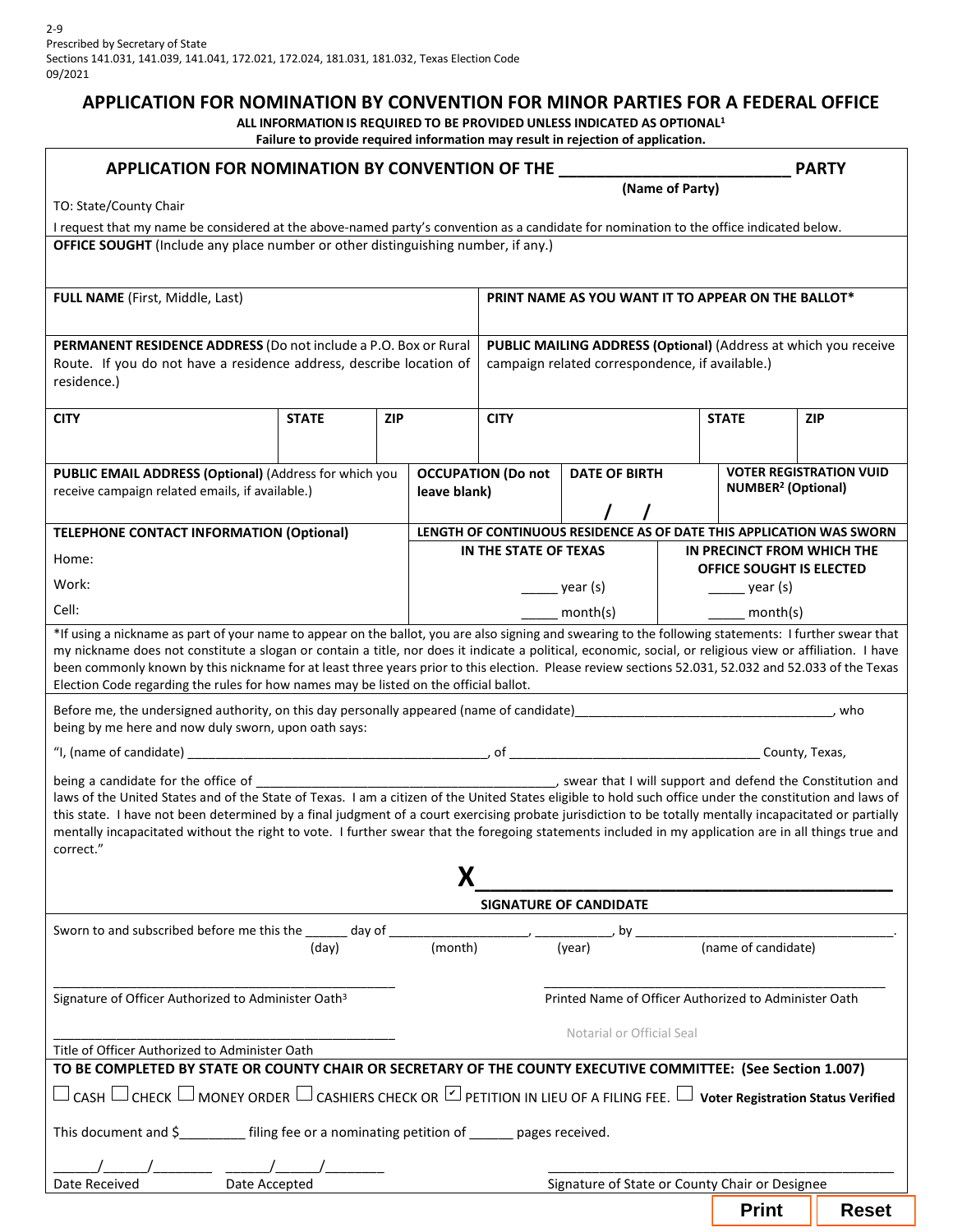2-9 Prescrito por el Secretario de Estado Secciones 141.031, 141.039, 141.041, 172.021, 172.024, 181.031, 181.032, Código Electoral de Texas 09/2021

#### **INSTRUCTIONS**

The application shall be filed with the state chair for all statewide and district offices. The application shall be filed with the county chair for all county and precinct offices. (Section 181.032, Texas Election Code) The filing deadline is 6:00 p.m. on the second Monday in December of the odd-numbered year preceding the Party Convention. (Section 181.033, Texas Election Code).

Candidates seeking nomination are also required to pay a filing fee or submit a completed Petition in Lieu of a Filing Fee, along with a copy of their application for nomination, to the Secretary of State's office (for statewide or district offices) or the county judge (for county or precinct offices) by 6:00 p.m. on the second Monday in December of the odd-numbered year preceding the Party's Nominating Convention. (Section 141.041, Texas Election Code). If a candidate does not pay the filing fee or submit a Petition in Lieu of a Filing Fee with the required number of signatures (Section 172.021 Texas Election Code), he or she will not be eligible for nomination by the party convention process, even if a completed Application for Nomination by Convention was submitted.

### **FOOTNOTES**

1An application for a place on the ballot, including any accompanying petition, is public information immediately on its filing. (Section 141.035, Texas Election Code)

2Inclusion of a candidate's VUID is optional.

<sup>3</sup>All oaths, affidavits, or affirmations made within this State may be administered and a certificate of the fact given by a judge, clerk, or commissioner of any court of record, a notary public, a justice of the peace, and the Secretary of State of Texas. See Chapter 602 of the Texas Government Code for the complete list of persons authorized to administer oaths.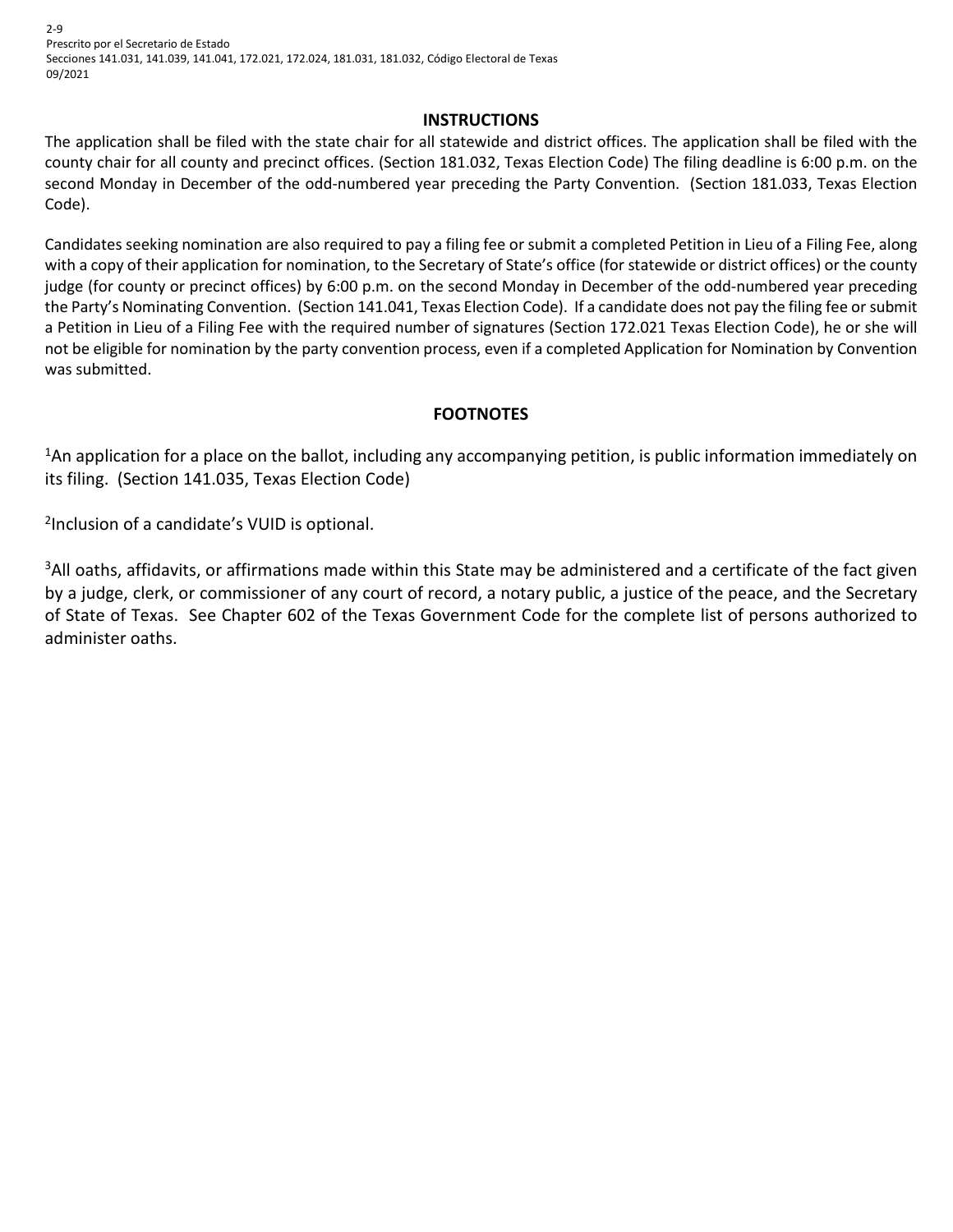Secciones 141.031, 141.039, 141.041, 172.021, 172.024, 181.031, 181.032, Código Electoral de Texas 09/2021

### **SOLICITUD DE NOMINACIÓN POR CONVENCIÓN PARA PARTIDOS MENORES PARA UN CARGO FEDERAL**

**TODA LA INFORMACIÓN ES REQUERIDA A MENOS QUE SE INDIQUE COMO OPCIONAL1** 

#### **El hecho de no proporcionar la información requerida puede resultar en el rechazo de la solicitud.**

|                                                                                                                                                                                                                                                                         | SOLICITUD DE NOMINACIÓN POR CONVENCIÓN DEL PARTIDO                    |                                                                                          |                                                                               |                                                         |                      |                                 |                                       |  |  |  |  |
|-------------------------------------------------------------------------------------------------------------------------------------------------------------------------------------------------------------------------------------------------------------------------|-----------------------------------------------------------------------|------------------------------------------------------------------------------------------|-------------------------------------------------------------------------------|---------------------------------------------------------|----------------------|---------------------------------|---------------------------------------|--|--|--|--|
| Para: Presidente Estatal/Presidente del Condado                                                                                                                                                                                                                         |                                                                       |                                                                                          |                                                                               |                                                         | (nombre del partido) |                                 |                                       |  |  |  |  |
| Solicito que mi nombre sea considerado en la convención del partido mencionado anteriormente como candidato(a) para la nominación al cargo que se indica a<br>continuación                                                                                              |                                                                       |                                                                                          |                                                                               |                                                         |                      |                                 |                                       |  |  |  |  |
| CARGO OFICIAL SOLICITADO (Incluya cualquier número de cargo u otro número distintivo, si el cargo lo tiene.)                                                                                                                                                            |                                                                       |                                                                                          |                                                                               |                                                         |                      |                                 |                                       |  |  |  |  |
|                                                                                                                                                                                                                                                                         |                                                                       |                                                                                          |                                                                               |                                                         |                      |                                 |                                       |  |  |  |  |
| NOMBRE COMPLETO (Primer Nombre, Segundo Nombre, Apellido)                                                                                                                                                                                                               |                                                                       |                                                                                          |                                                                               | ESCRIBA SU NOMBRE COMO DESEA QUE APAREZCA EN LA BOLETA* |                      |                                 |                                       |  |  |  |  |
|                                                                                                                                                                                                                                                                         |                                                                       |                                                                                          |                                                                               |                                                         |                      |                                 |                                       |  |  |  |  |
| <b>DIRECCIÓN DE RESIDENCIA PERMANENTE</b> (No incluya un apartado postal o                                                                                                                                                                                              | DIRECCIÓN DE CORREO PÚBLICO (Opcional) (Dirección en la que recibe la |                                                                                          |                                                                               |                                                         |                      |                                 |                                       |  |  |  |  |
| una ruta rural. Si usted no tiene una dirección de residencia, describa la<br>ubicación de la residencia.)                                                                                                                                                              | correspondencia relacionada con la campaña, si está disponible.)      |                                                                                          |                                                                               |                                                         |                      |                                 |                                       |  |  |  |  |
| <b>CIUDAD</b>                                                                                                                                                                                                                                                           | <b>ESTADO</b>                                                         | <b>CÓDIGO POSTAL</b>                                                                     | <b>CIUDAD</b>                                                                 |                                                         | <b>ESTADO</b>        |                                 | <b>CÓDIGO POSTAL</b>                  |  |  |  |  |
|                                                                                                                                                                                                                                                                         |                                                                       |                                                                                          |                                                                               |                                                         |                      |                                 |                                       |  |  |  |  |
| DIRECCIÓN DE CORREO ELECTRÓNICO PÚBLICO                                                                                                                                                                                                                                 |                                                                       | OCUPACIÓN (No deje este                                                                  |                                                                               | <b>FECHA DE NACIMIENTO</b>                              |                      | VUID – NÚMERO ÚNICO DE          |                                       |  |  |  |  |
| (Opcional) (Dirección donde recibe correo electrónico relacionado                                                                                                                                                                                                       |                                                                       | espacio en blanco)                                                                       |                                                                               |                                                         |                      | <b>IDENTIFICACIÓN DE</b>        |                                       |  |  |  |  |
| con la campaña, si está disponible.)                                                                                                                                                                                                                                    |                                                                       |                                                                                          |                                                                               |                                                         |                      |                                 | <b>VOTANTE<sup>2</sup></b> (Opcional) |  |  |  |  |
| INFORMACIÓN DE CONTACTO TELEFÓNICO (Opcional)                                                                                                                                                                                                                           |                                                                       | DURACIÓN DE RESIDENCIA CONTINUA A PARTIR DE LA FECHA<br>EN QUE ESTA SOLICITUD FUE JURADA |                                                                               |                                                         |                      |                                 |                                       |  |  |  |  |
| Hogar:                                                                                                                                                                                                                                                                  |                                                                       |                                                                                          |                                                                               | EN EL ESTADO DE TEXAS                                   |                      | EN EL PRECINTO DEL QUE SE ELIGE |                                       |  |  |  |  |
| Trabajo:                                                                                                                                                                                                                                                                |                                                                       |                                                                                          |                                                                               |                                                         |                      | <b>EL CARGO BUSCADO</b>         |                                       |  |  |  |  |
|                                                                                                                                                                                                                                                                         |                                                                       |                                                                                          |                                                                               | año(s)                                                  |                      | $a\tilde{p}o(s)$                |                                       |  |  |  |  |
| Celular:                                                                                                                                                                                                                                                                |                                                                       | mes(es)                                                                                  |                                                                               | mes(es)                                                 |                      |                                 |                                       |  |  |  |  |
| *Si usa un apodo como parte de su nombre para aparecer en la boleta, también está firmando y jurando las siguientes declaraciones: Juro además                                                                                                                          |                                                                       |                                                                                          |                                                                               |                                                         |                      |                                 |                                       |  |  |  |  |
| que mi apodo no constituye un lema ni contiene un título, ni indica un punto de vista o afiliación política, económica, social o religiosa. He sido                                                                                                                     |                                                                       |                                                                                          |                                                                               |                                                         |                      |                                 |                                       |  |  |  |  |
| comúnmente conocido por este apodo durante al menos tres años antes de esta elección. Por favor, revise las secciones 52.031, 52.032 y 52.033 del<br>Código Electoral de Texas con respecto a las reglas sobre cómo se pueden incluir los nombres en la boleta oficial. |                                                                       |                                                                                          |                                                                               |                                                         |                      |                                 |                                       |  |  |  |  |
| Ante mí, la autoridad abajo firmante, en este día apareció personalmente (nombre del candidato) en aparecera e                                                                                                                                                          |                                                                       |                                                                                          |                                                                               |                                                         |                      |                                 |                                       |  |  |  |  |
| quien estando a mi lado aquí y ahora debidamente juramentado, bajo juramento dice:                                                                                                                                                                                      |                                                                       |                                                                                          |                                                                               |                                                         |                      |                                 |                                       |  |  |  |  |
|                                                                                                                                                                                                                                                                         |                                                                       |                                                                                          |                                                                               |                                                         |                      |                                 |                                       |  |  |  |  |
|                                                                                                                                                                                                                                                                         |                                                                       |                                                                                          |                                                                               |                                                         |                      |                                 |                                       |  |  |  |  |
| leyes de los Estados Unidos y del Estado de Texas. Soy un ciudadano de los Estados Unidos elegible para ocupar dicho cargo según la Constitución y                                                                                                                      |                                                                       |                                                                                          |                                                                               |                                                         |                      |                                 |                                       |  |  |  |  |
| las leyes de este estado. No se me ha determinado por un fallo final de un tribunal que ejerce la jurisdicción testamentaria que esté totalmente                                                                                                                        |                                                                       |                                                                                          |                                                                               |                                                         |                      |                                 |                                       |  |  |  |  |
| incapacitado mentalmente o parcialmente incapacitado sin derecho a voto. Juro además que las declaraciones anteriores incluidas en mi solicitud<br>son, en todos los aspectos, verdaderas y correctas."                                                                 |                                                                       |                                                                                          |                                                                               |                                                         |                      |                                 |                                       |  |  |  |  |
|                                                                                                                                                                                                                                                                         |                                                                       |                                                                                          |                                                                               |                                                         |                      |                                 |                                       |  |  |  |  |
|                                                                                                                                                                                                                                                                         |                                                                       |                                                                                          |                                                                               |                                                         |                      |                                 |                                       |  |  |  |  |
|                                                                                                                                                                                                                                                                         |                                                                       |                                                                                          | <b>FIRMA DEL CANDIDATO</b>                                                    |                                                         |                      |                                 |                                       |  |  |  |  |
|                                                                                                                                                                                                                                                                         |                                                                       |                                                                                          |                                                                               |                                                         |                      |                                 |                                       |  |  |  |  |
|                                                                                                                                                                                                                                                                         | (día)                                                                 | (mes)                                                                                    | (año)                                                                         |                                                         |                      | (nombre de candidato)           |                                       |  |  |  |  |
|                                                                                                                                                                                                                                                                         |                                                                       |                                                                                          |                                                                               |                                                         |                      |                                 |                                       |  |  |  |  |
| Firma del oficial autorizado para administrar el juramento <sup>3</sup>                                                                                                                                                                                                 |                                                                       |                                                                                          | Nombre de oficial autorizado para administrar juramentos<br>en letra de molde |                                                         |                      |                                 |                                       |  |  |  |  |
|                                                                                                                                                                                                                                                                         |                                                                       |                                                                                          |                                                                               | Notarial o sello oficial                                |                      |                                 |                                       |  |  |  |  |
| Título del oficial autorizado para administrar el juramento                                                                                                                                                                                                             |                                                                       |                                                                                          |                                                                               |                                                         |                      |                                 |                                       |  |  |  |  |
| TO BE COMPLETED BY STATE OR COUNTY CHAIR OR SECRETARY OF THE COUNTY EXECUTIVE COMMITTEE: (See Section 1.007)                                                                                                                                                            |                                                                       |                                                                                          |                                                                               |                                                         |                      |                                 |                                       |  |  |  |  |
| $\Box$ CASH $\Box$ CHECK $\Box$ MONEY ORDER $\Box$ CASHIERS CHECK OR $\Box$ PETITION IN LIEU OF A FILING FEE. $\Box$ Voter Registration Status Verified                                                                                                                 |                                                                       |                                                                                          |                                                                               |                                                         |                      |                                 |                                       |  |  |  |  |
| This document and \$_________ filing fee or a nominating petition of ______ pages received.                                                                                                                                                                             |                                                                       |                                                                                          |                                                                               |                                                         |                      |                                 |                                       |  |  |  |  |
|                                                                                                                                                                                                                                                                         |                                                                       |                                                                                          |                                                                               |                                                         |                      |                                 |                                       |  |  |  |  |
| Date Received                                                                                                                                                                                                                                                           | Date Accepted                                                         | Signature of State or County Chair or Designee                                           |                                                                               |                                                         |                      |                                 |                                       |  |  |  |  |
|                                                                                                                                                                                                                                                                         |                                                                       |                                                                                          |                                                                               |                                                         |                      |                                 |                                       |  |  |  |  |
|                                                                                                                                                                                                                                                                         |                                                                       |                                                                                          |                                                                               |                                                         |                      | <b>Imprimir</b>                 | Limpiar                               |  |  |  |  |